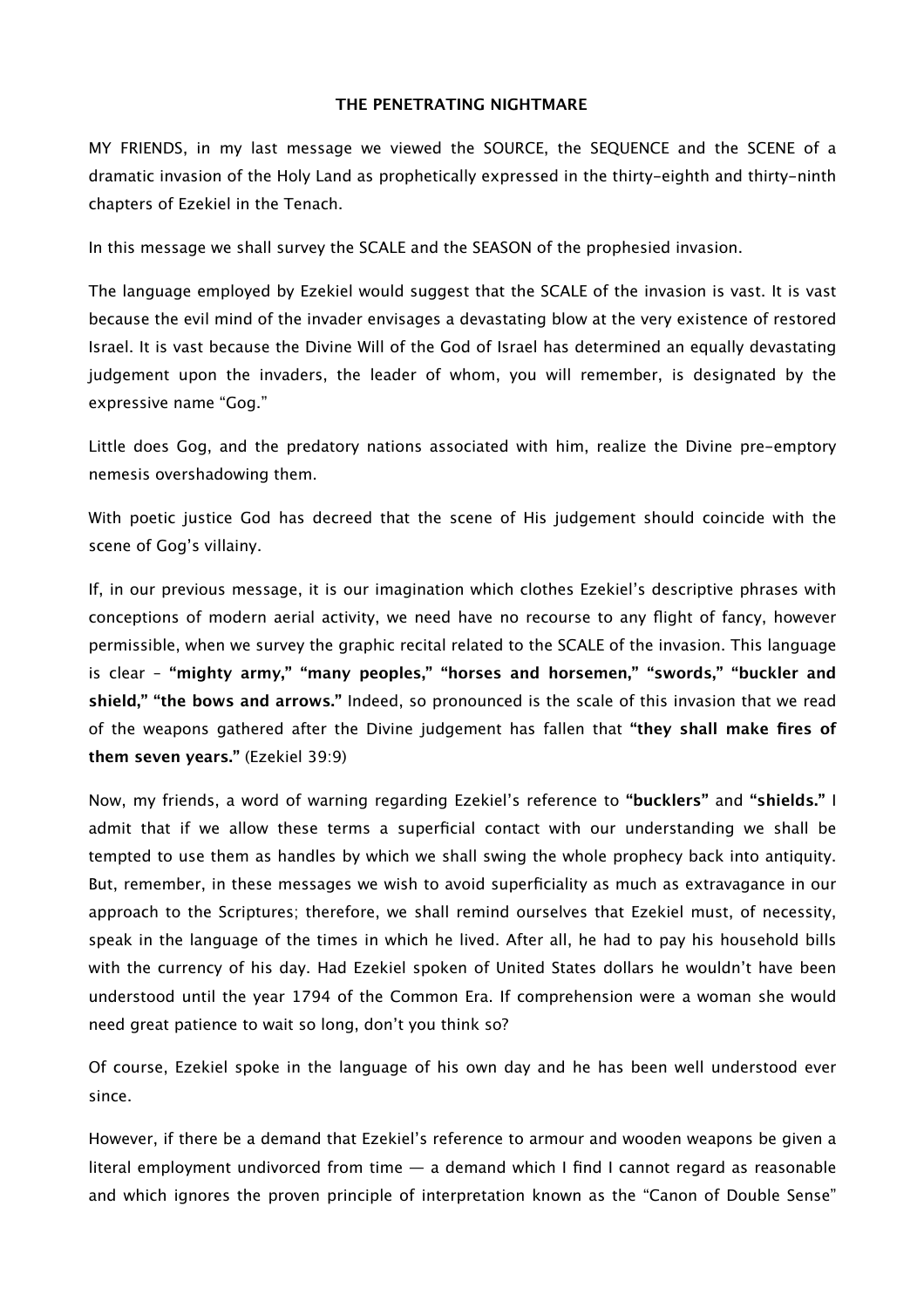embodied in my message number six in this Series, a demand which seeks, apparently, to render the terms ineligible to our modern days  $-1$  am afraid I must ask you to pull the snow-white whiskers of remote times off those words because, like Santa Claus' facial adornments, they conceal a current entity.

How do you like the following newspaper headings which I cut out of the Melbourne "Argus" in Australia a few yeas ago?

"Fibre Armour would protect soldiers from shrapnel" (Melbourne "Argus," 6 July, 1940) "Body armour for troops" (Melbourne "Argus," 4 December, 1941)

"Shoulder and back-plates of pressed steel" (Melbourne "Argus," 15 April, 1941) "United States Airmen wearing armour" (Melbourne "Argus," 11 June, 1943)

"Aircraft of timber" (Melbourne "Argus," 15 July 1940)

That's interesting, isn't it? You see, my friends, — grasp it, please — armour and wooden weapons in our own day! And methinks that fibre armour and wrecked timber-aircraft on the scale of this invasion would indeed solve the firewood problem of many peoples for extended periods. Surely these modern newspaper headings need no commentary.

But, listen carefully! Do we hear the voice of one convinced against his will and of the same opinion still? What does the lone dissentient say — **"What of the bows and the arrows?"**

Ah! What indeed! Very well, then: one last newspaper cutting from the same Melbourne "Argus," dated 25 February, 1941. Here is the headline: "British Fire Arrows. Siege of Asosa. Bows and arrows have reappeared in the British Army in East Africa." That is the end of the quotation and I hope the end of the objection, too.

Bows and arrows in 1941! You see, no snow-white beard on those terms either; they have the downy chins of callow youth!

Surely we shall display nothing but our ignorance if we stamp the Ezekiel prophecies obsolete because of certain terms he employs.

Having given you a parenthetic side-glance at this possible objection, I now feel free to proceed on the main highway of our subject.

An abortive invasion of restored Israel by a godless power north of the Promised Land and which culminates in a Divine judgement upon the invader is an event so apocalyptic in character that we seek eagerly to inquire in what SEASON we may expect it. When does it happen? Only the Scriptures can give an authoritative and final reply to this question. Here is the Bible answer — **"in the latter days," "in the end of days."**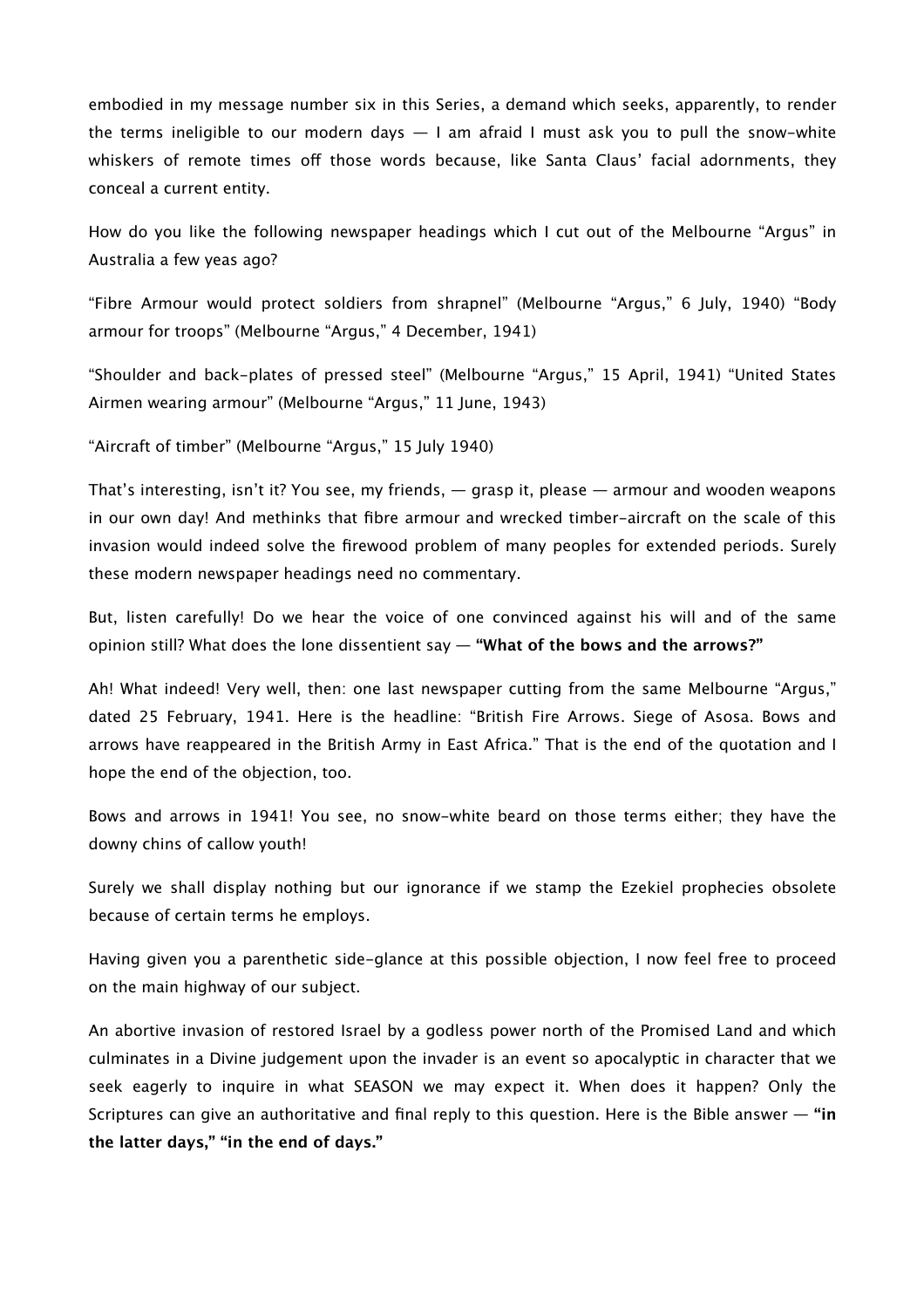However obscure and unsatisfactory these terms may be to our Gentile friends, they are by no means unintelligible to Jewish minds. Indeed, they are expressions with special long-recognized Messianic significance amongst Jewish people.

Let me quote Rabbi Dr. S. Fisch, M.A. here are his words: "No specific date for the coming invasion by Gog is given. The character of the two chapters is apocalyptic and relates to the indefinite future, the advent of the Messiah, indicated by the phrase **"the end of days."**

Yes. In the **"end of days"** restored Israel, tranquil, placid and unagitated, basks in the relaxed composure of an unjustified security.

Then, with catastrophic suddenness, invasion's ruthless shock shatters the serenity of the scene. Completely unequal to the magnitude of the menace, Israel awaits decimation!

How often this peril has threatened God's elected people. Again and again down the long ages, hatred, Devil-derived, has hunted this people to the point of annihilation.

Hatred is the leprosy of the soul and now, because the reunion of the people of Israel with the land of Israel presages the approach of the promised Messianic age, that old Serpent, the Adversary, Satan, ever the ugly author of Jew-hating and Jew-baiting, himself sin-deceived, has another desperate bid at the total destruction of Israel.

The mountains of Israel resound with the clamour of the invader when, with even greater unexpectedness than the very invasion itself, the invader sufers the sudden SHOCK of Divine retributive interposition.

My friends, let us observe that both the backward glance of history and the forward look of prophecy merge into one blazing red beacon-light of Divine warning against anti-Semitism.

The Jewish people, the nation of Israel  $-$  whatever else it may be  $-$  remains dominantly the national vehicle for the outworking of the Divine will upon the earth.

Inevitably, therefore, those who raise the hand against Israel raise the hand against the Almighty God of Israel, and Gog and his hordes and supporters will learn the age-long lesson that anti-Semitism is suicide indeed.

In my next message we shall follow Ezekiel as he brings us, spellbound, into the very centre of the prophesied inburst of the Divine wrath.

**Dr Lawrence Duf-Forbes**

**(1900-1964)**

**Founding Director of David House Fellowship Inc.**